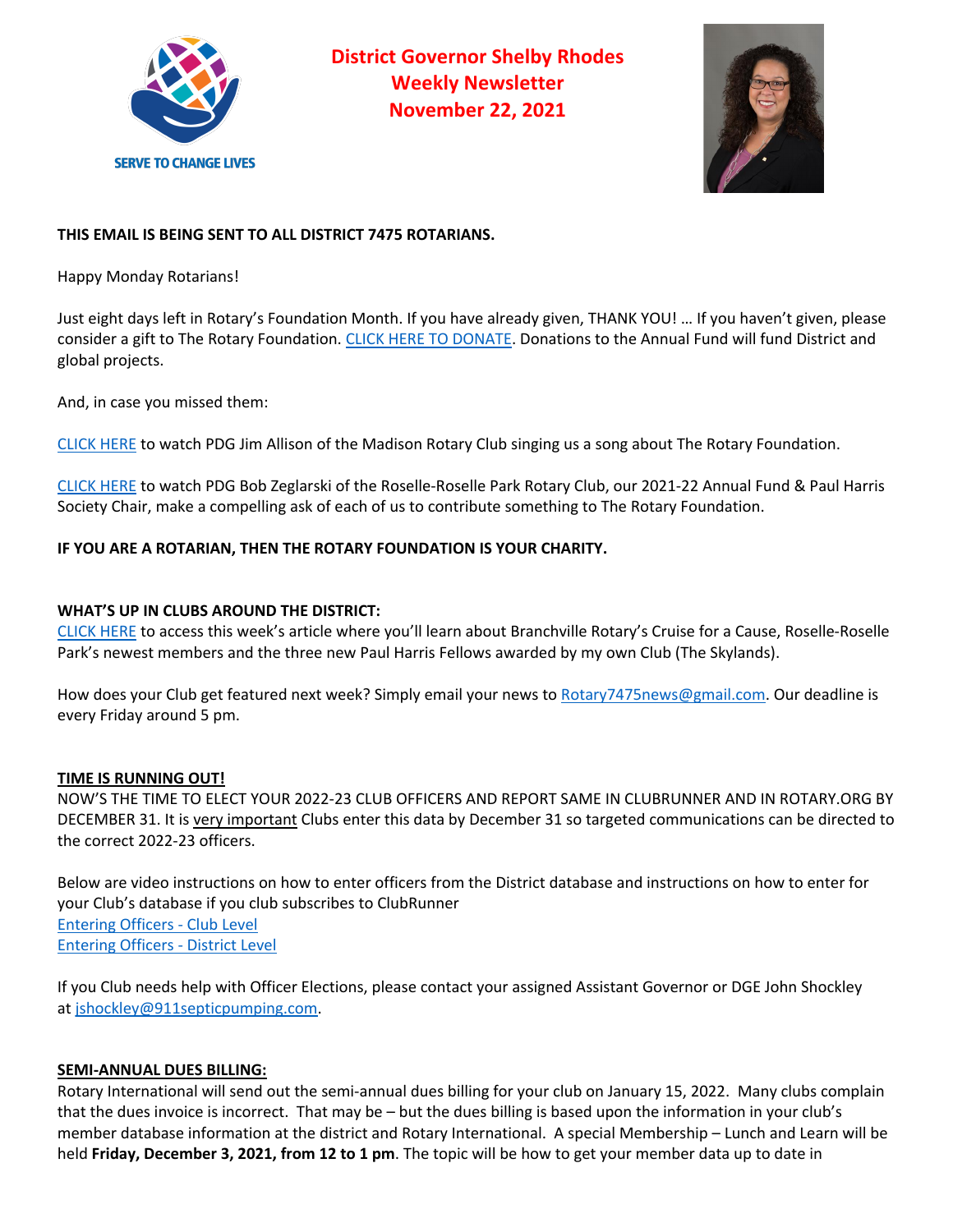preparation for the semi-annual RI Dues billing. Learn how to sync your district/club data base to match Rotary International database. Sync/compare individual members, officers, information and clean up old records. **Advance Registration Required – CLICK HERE TO REGISTER** For more information, email PDG Barry Kroll at barrykroll@aol.com.

### **MEMBER INCENTIVE PROGRAM:**

Win \$100.00! … Every new member of Rotary has a Rotary Sponsor who is generally someone in the Club where the new member joins. Each month new member sponsors will be entered into a drawing and one sponsor will be selected to win a \$100.00 incentive check. View incentive program HERE. For more information, please email our District Membership Chair PDG Barry Kroll at barrykroll@aol.com.

### **ROTARY DISTRICT 7475 FOUNDATION, INC ELECTS A NEW TRUSTEE CHAIR:**

PDG John Wilson of the Newark Rotary Club was elected to serve as Trustee Chair of the Foundation. The purpose of the Foundation is to help Clubs without their own 501(c)3 public charity to raise money in both single and multi-club efforts and to train Rotarians. The Foundation's hallmark project is the Districtwide 50/50 Raffle. For more information, visit www.Rotary7475Foundation.org.

#### **END HUNGER 3.6:**

End Hunger 3.6 will return once again in 2022 to help those families who are food insecure in the nine counties we serve. This Foundation project is being chaired by Ellsworth Havens of the Madison Rotary. Please see attached a progress report which includes information on how your Club can financially support this amazing project.

And, SAVE THESE DATES for upcoming EndHunger 3.6 events:

#### **March 5:**

Branchburg @ Raritan Valley Community College Middlesex. @ Middlesex Community College

## **March 12:**

Mercer County @ Boys and Girls Club Trenton Essex County @ Caldwell University

#### **March 19:**

Morris County @ NJ National Guard Armory, Morristown

More event details to follow as time gets closer. Contact Ellsworth Havens with questions or for more information at Ellsworth@Districtfoundation7475.org.

#### **DISTRICT GOVERNOR 2024-25:**

Mark Hartmann of The Skylands Rotary Club was selected to serve as the 2024-25 District Governor. His name will automatically advance to District Governor Nominee Designate (aka "DGND") on December 7, 2021, and District Governor Nominee on July 1, 2022. Thank you to the Nominating Committee for your service. And, congrats to Mark – you will make an amazing District Governor!

#### **UPCOMING EVENTS:**

**Tuesday, January 11 at 6 pm – District Leadership Meeting** – Save the date District Officers, Executives, Leaders and Club Presidents for this in-person meeting which will be held at the Park Avenue Club in Florham Park. More details to follow as we get closer to the event. For more information, email me at **Shelby@HartmannRhodes.com**.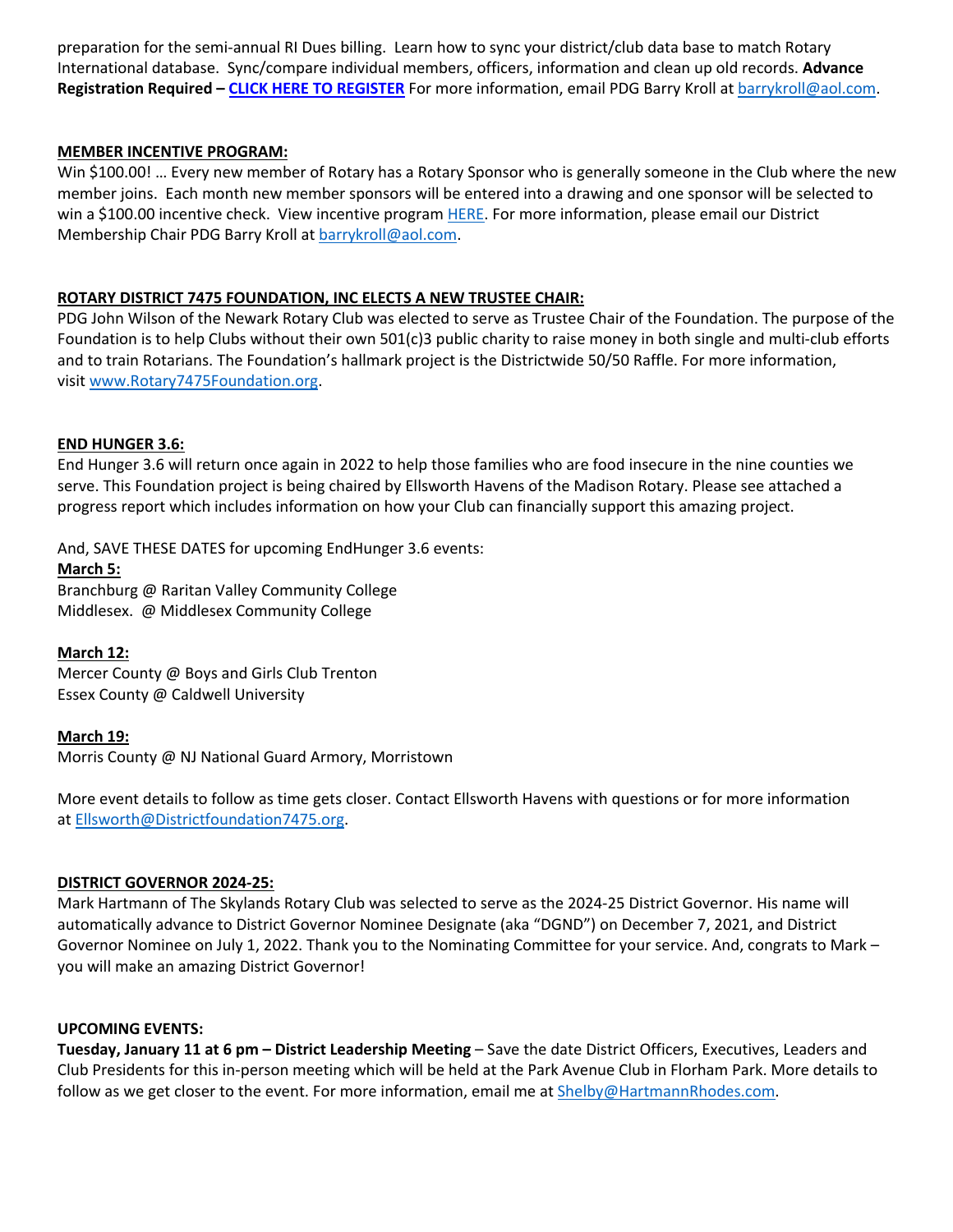

**Saturday, February 26 – President's Ball & Polio Plus Dinner** – Save the date now and plan to come out to show your support for our amazing Club Presidents while we raise money for the PolioPlus Program. More details to follow. For more information, contact Jodi DiPane -Saleem at aajodi@me.com.



**Saturday, February 9 at 9 am – Rotary Leadership Institute (aka "RLI") –** We'll join District 7490 in hosting a virtual RLI. It will include RLI Parts I, II, III, and Graduate. SAVE THE DATE NOW. Registration will open in early January. For more information, email PDG Barry Kroll at barrykroll@aol.com.



## **SAVE THE DATE! - PRESIDENT ELECT TRAINING SEMINAR** (aka "PETS")

PETS is in-person this Rotary year! … PETS will be held at the Marriott in Hanover, NJ on March 24-26. PETS training is **MANDATORY** for all Presidents-Elect, even if you are currently a President with a 2-year term or were President in the past. Plus, we'll have two online Pre-PETS sessions on March 1 and March 8. Please save these dates now and future information will be sent out. For more information, contact DGE John Shockley at jshockley@911septicpumping.com.



**Saturday, April 9 at 8am - Rotary Leadership Institute (aka "RLI") –** Again, we join District 7490 in hosting a RLI but this session will be in person at West Orange High School from 8 am to 3 pm. It will include Parts I, II, III, Graduate, and faculty training courses. SAVE THE DATE NOW. Registration will open in early January. For more information, email PDG Barry Kroll at barrykroll@aol.com.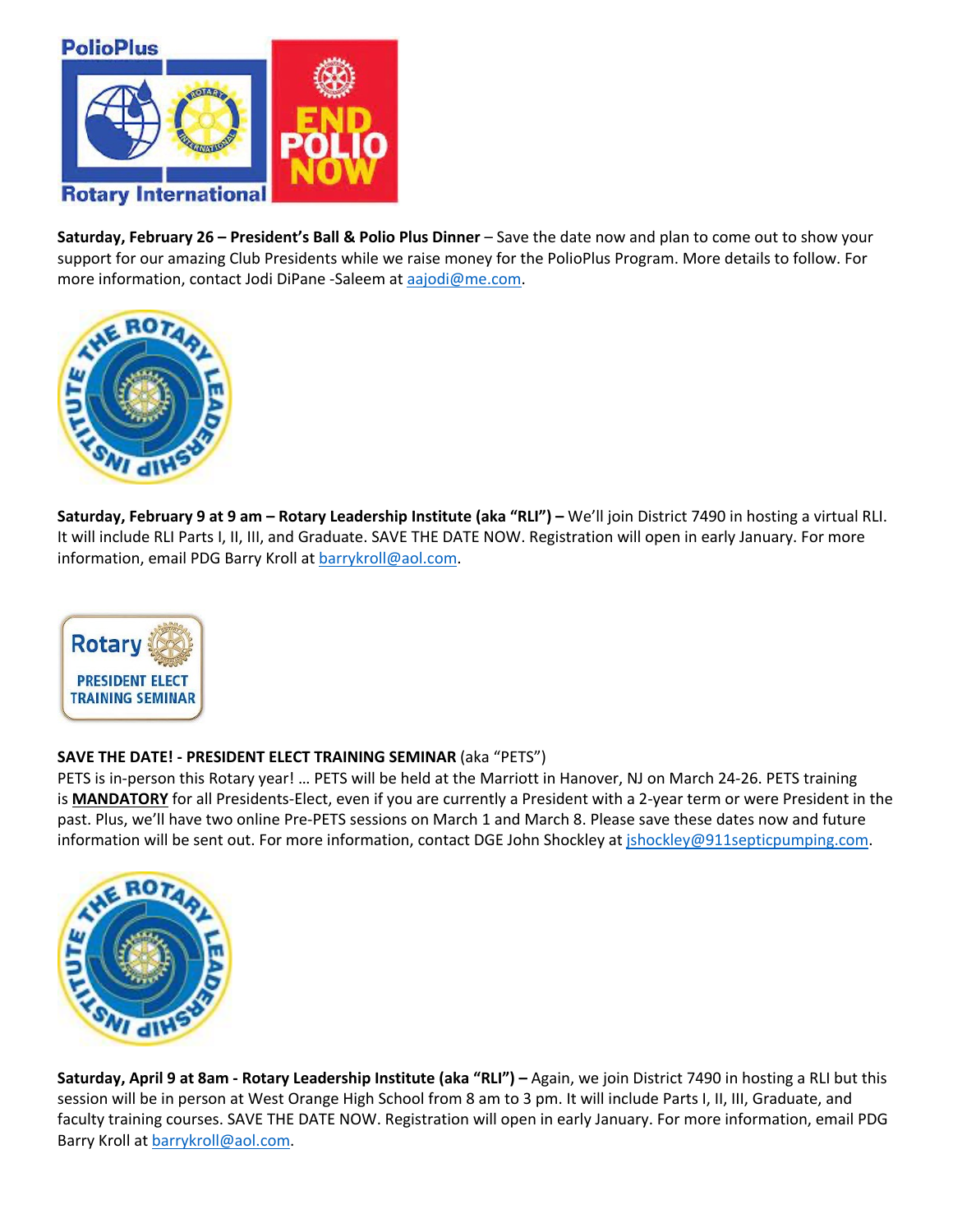

**June 17-19, 2022 - Rotary Youth Leadership Award (aka "RYLA") -** RYLA originally scheduled for June 10-13, 2022 will now be June 17-19, 2022 to be held at Drew University. RYLA is a leadership development program for high school juniors (rising seniors) that provides a unique experience is the development of leadership skills. Information is on the district website. Registration will begin mid-January. Capacity will be limited to 60 students due to Covid limitations. Plan now to register your students early so they can be part of this amazing experience. For more information, email PDG Barry Kroll at barrykroll@aol.com.



**APRIL 22-24, 2022 – DISTRICT 7475 CONFERENCE –** We're going to the SWEETEST PLACE ON EARTH - HERSHEY PENNSLYVANIA - FOR THE 2022 DISTRICT CONFERENCE. It will be at Hershey Lodge in Pennsylvania. Details, agenda, and registration information are available on the district website of **CLICK HERE** for details. This will be a unique experience since three Rotary Districts (7475, 7430 and 7450) are partnering to produce the best District Conference ever. For more information, contact Mike "Dutch" Minor at mminor@onevera.com.

#### **DISTRICT GOVERNOR VISITS:**

Please work directly with District Chief of Staff Mark Hartmann. He can be reached at 1-973-296-9507 (cell/text) or Mark@HartmannRhodes.com.

That's all for this week!

Be well + stay safe as we **Serve to Change Lives together!**



Be well and stay safe as we Serve to Change Lives,

Shelby Rhodes Rotary District Governor 2021-22 Rotary International District 7475 E: Shelby@HartmannRhodes.com C: 973-945-9494